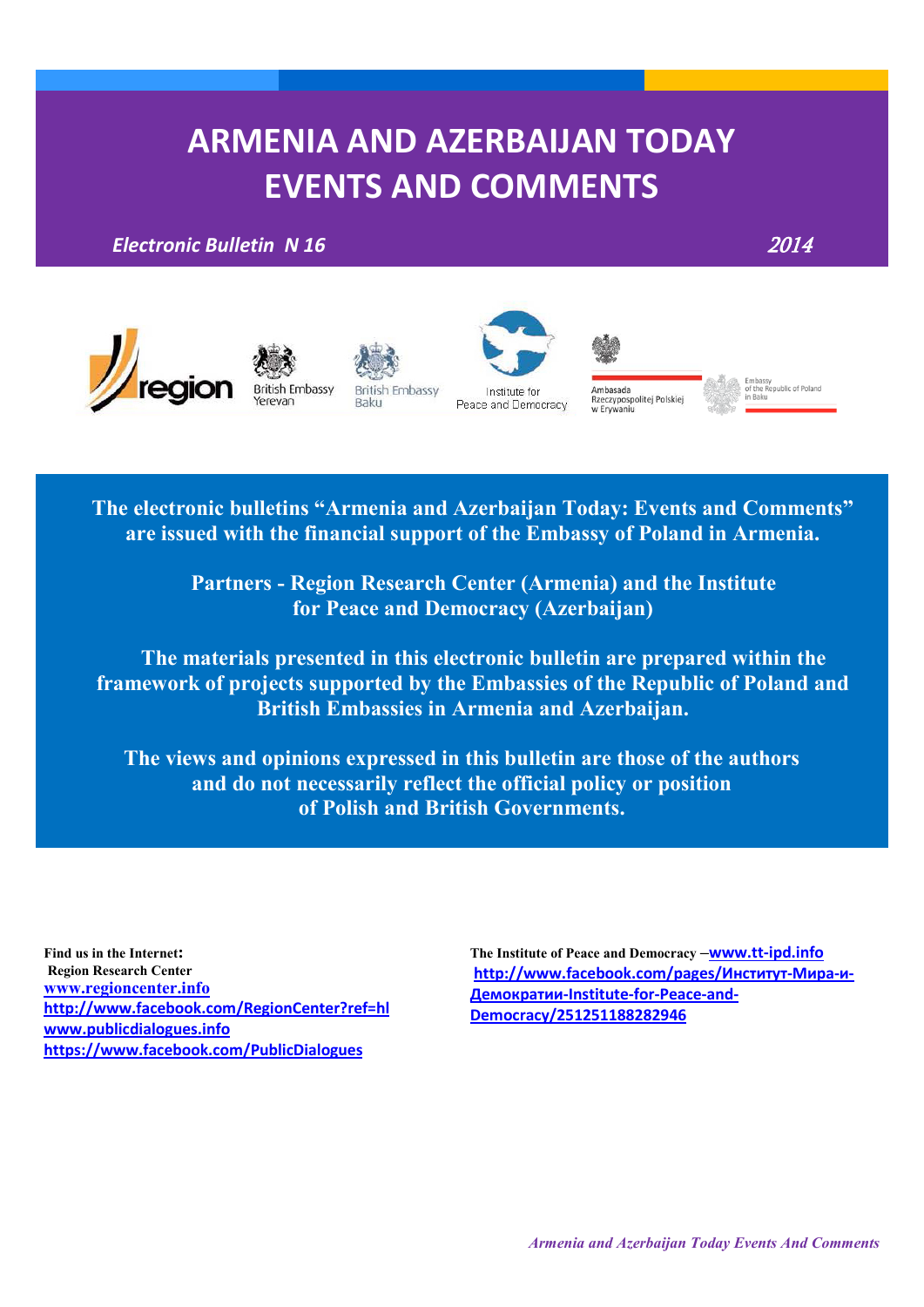#### **VIDEO**

## **SOCIAL PROTESTS IN ARMENIA: GAS COCKTAILS AND PENSION FUTURE**



Right after the New Year, the citizens of Armenia were shocked by the gas and electricity bills for December.

An increase in prices took place in July 2013, but in such a cold winter, not quite typical of Armenia, more energy had to be used for heating, and only now the additional 18% and 27% of gas and electricity bills became tangibly burdensome.

Gas quality also aroused dissatisfaction.

"Gas is so inefficient that by the time my morning coffee gets ready, I already manage to take a shower and shave," a Facebook user mentioned.

Many people began to talk about the questionable quality of gas fuel. The press even put forward different versions of gas cocktails (gas is mixed with air or water) or gas supply being under insufficient pressure.

The "ArmRosgazmprom" company, which has recently been renamed "Gazprom Armenia", responded with a statement introducing standards of gas fuel, supplied to Armenia during the cold months, and even offered to hold a special joint expertise.

However, such statements did not seem reliable to Armenians, since laboratory studies had to be conducted at the very same company. This distrust also increased as a result of the events that occurred on the eve of the New Year.

At the end of 2013 the governments of Armenia and Russia signed a gas agreement by which the Ministry of Energy and Natural Resources of Armenia pledged to transfer 20% of shares of "ArmRosgazprom" to "Gazprom" by January 31, 2014. The reason of the deal was said to be the Armenia's national debt, amounting to \$300 million for the Russian gas.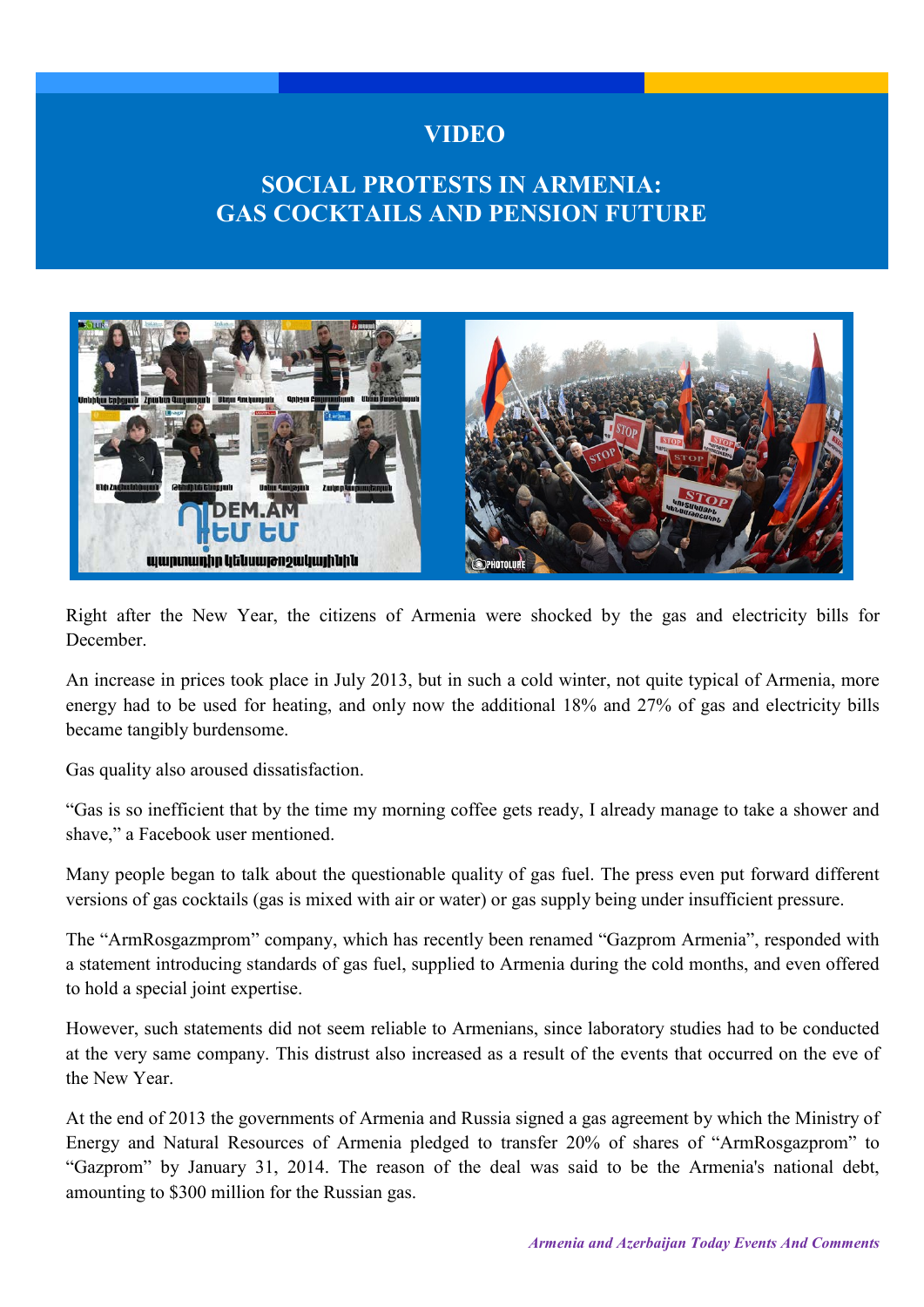The agreement will be in force until December 31, 2043. Over the next 30 years "Gazprom Armenia" will have exclusive monopoly over gas, supplied to consumers in Armenia.

The gas imported to our country cannot be exported, while the Armenian side should ensure the immutability of the agreement.

The signing of this document caused a political and social discontent mainly because the government has failed to propose a convincing explanation on how, when and why a public debt of 300 million dollars accumulated. And most importantly, why was it announced now and in this very way - fait accompli?

In early December, 2013, the public began to actively hold a protest in front of the National Assembly.

Politicians from the opposition joined the rallies as well. The parliamentary majority of the leading Republican Party approved the agreement. The opposition did not participate in the vote.

During the same period another unpopular governmental decision became well-known causing even more outrage in the society. This time it was about a so-called mandatory funded pension system, which was again adopted by the National Assembly and came into force in January 2014. According to the new system all the citizens, born after 1974, must obligatorily transfer to the state treasury 5 to 10% of their salary, and thus save money for their future retirement. The government, in its turn, guarantees the return of these payments in a couple of decades.

Several government agencies also joined the protests in the streets of Yerevan and in the social People began to appeal on Facebook either not to pay for utilities up to the end (after all, this will be enough to cause damage to monopolists) or to pay by piecemeal.

Another group of Facebook users made a call of disobedience against the new pension system. This movement was given the name "I Am Against".

More than 50 organizations and young activists appealed to Tigran Sargsyan, the RA Prime Minister, with a letter, emphasizing the risks of the bill that might cause even more emigration from the country.

And this time, when the Parliament adopted the law, the public, not only young people, by the way, protested in a rally.

The most massive protest took place in Yerevan on January 18. The number of protesters exceeded 10 thousand people.

On January 24, the Constitutional Court of Armenia decided to suspend the law on pensions until the end of March, that is, until the completion of the trial. Hopefully, the court might leave out the "mandatory" component from the new pension system. Calls are being made to continue the struggle.

**This video material is prepared by Region Research Center (Armenia) in the framework of a project supported by the Embassy of the Republic of Poland in Armenia.**

**Full version of the video material: <http://publicdialogues.info/en/node/736>**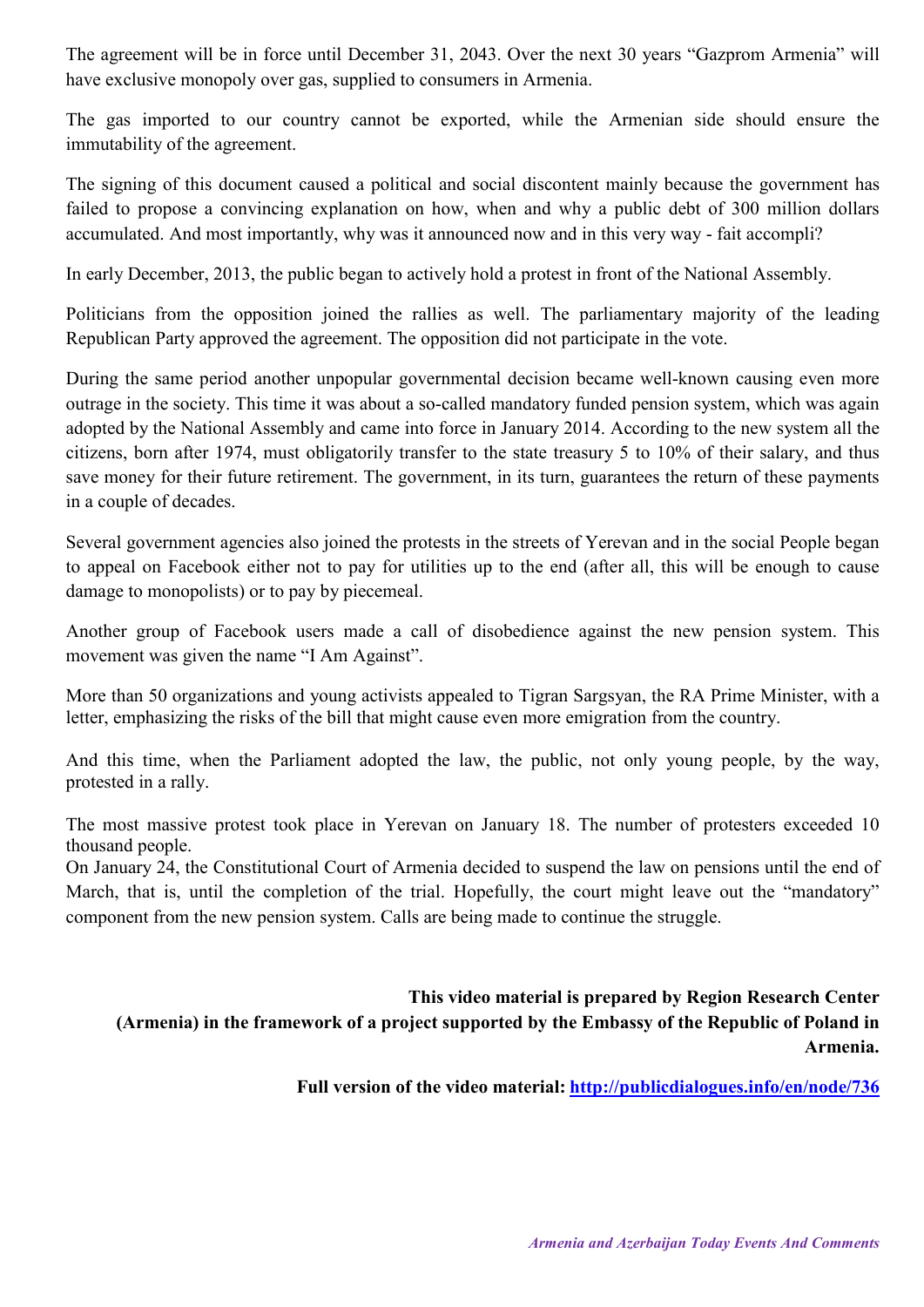### **VIDEO**

### **CAN THE PRICE INCREASE AND DROP IN THE LIVING STANDARD BE CURBED?**

**QUESTION: In December 2013 the petrol price grew in Azerbaijan. Do you expect rise in prices for essentials, public utilities and transport in 2014? Can the citizens and the public in general somehow step in deciding on price hike?** 



**MATANAT AZIZOVA** *Head of Women's Crisis Center*

The petrol prices soared in Azerbaijan. Obviously, this will lead to increase in prices for public utilities, transport and living essentials.

We have already undergone this stage in Azerbaijan. The petrol prices went up, and following that, the prices for various commodities were raised, having a bearing on the standards of living.

The domestic situation evolved to the level when the public opinion is disregarded. Even if the people rally against price rising, they will be dispersed by the police. The authorities will not accept petitions signed by citizens, they will not be even considered. The government, however, does not take into account the problems of the citizens.



**ILHAM SHABAN** *Director, Center for Oil Studies* 

In December 2013 the government raised the petrol prices. It did not explain the reason of the rising, but only stated that the fuel prices had not risen during almost six years.

In 2014 the budget gap will make \$ 2 billion sharp. In order to meet the deficit, the government took this unpopular action – increased the fuel prices in the home market. The step will have a knock-on effect, as the raised fuel price will prompt to raise prices for almost everything after a certain period of time. In its turn, taxes will gradually be raised. By doing so, the government will successfully take down the budget gap, although will never admit it.

It is reasonable to expect increase of the prices for public transport; it may happen in the 2nd quarter or in the middle of the current year. The issue is already brought to the agenda – the government is going to introduce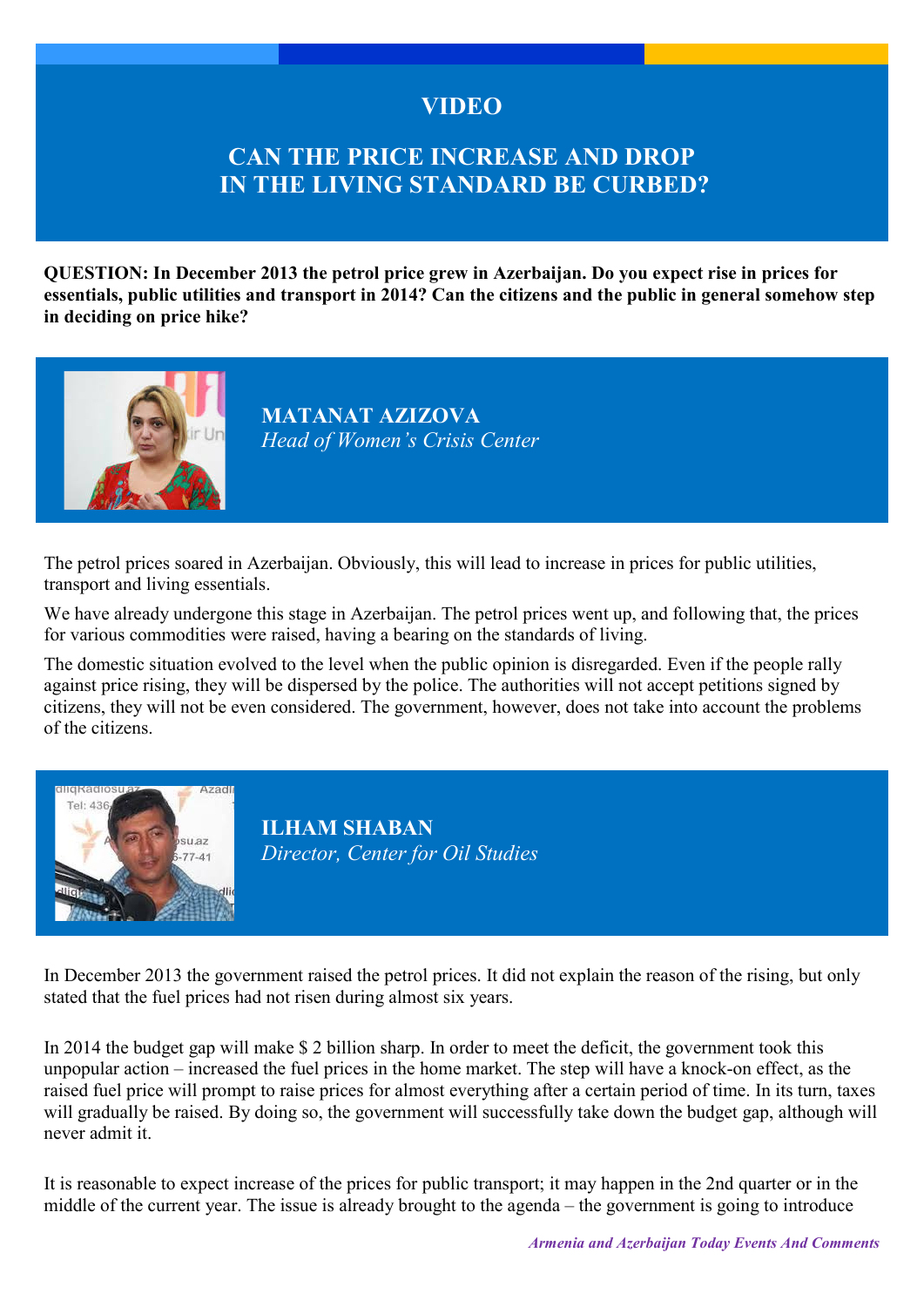uniform travel cards, but it will never admit that this step is directly related to the increase of fuel prices. In the mid of the current year the national economy will change…inflation, income, expenses, everything will change. We will see a different Azerbaijan, which will not resemble Azerbaijanbefore December 2013.



**LEYLA ALIYEVA** *political expert* 

The increase of the petrol prices will definitely provoke increase of other prices, first of all, for public utilities and essentials.

The public utilities have a big share in the family budget. These expenses will soar much more. There are families with huge debts, because the utility prices do not match the family budget.

Usually increased food prices, after increased petrol prices, stir a big social instability. This may involve social protests and even unrests, no matter how tightly the government controls.

Definitely, the people can influence decisions touching the vital issues. This will require the active stand of the citizens. They can start writing petitions, having their say in an organized form. There are lots of civilized forms of protest practices used by democratic nations – from appeals to their voted parliamentarian to appeals to the president. The more people express their position, the more chances are for favorable outcome.

**This video material is prepared by the Institute for Peace and Democracy (Azerbaijan) in the framework of a project supported by the British Embassy in Azerbaijan.**

**Full version of the video material: <http://www.publicdialogues.info/node/733>**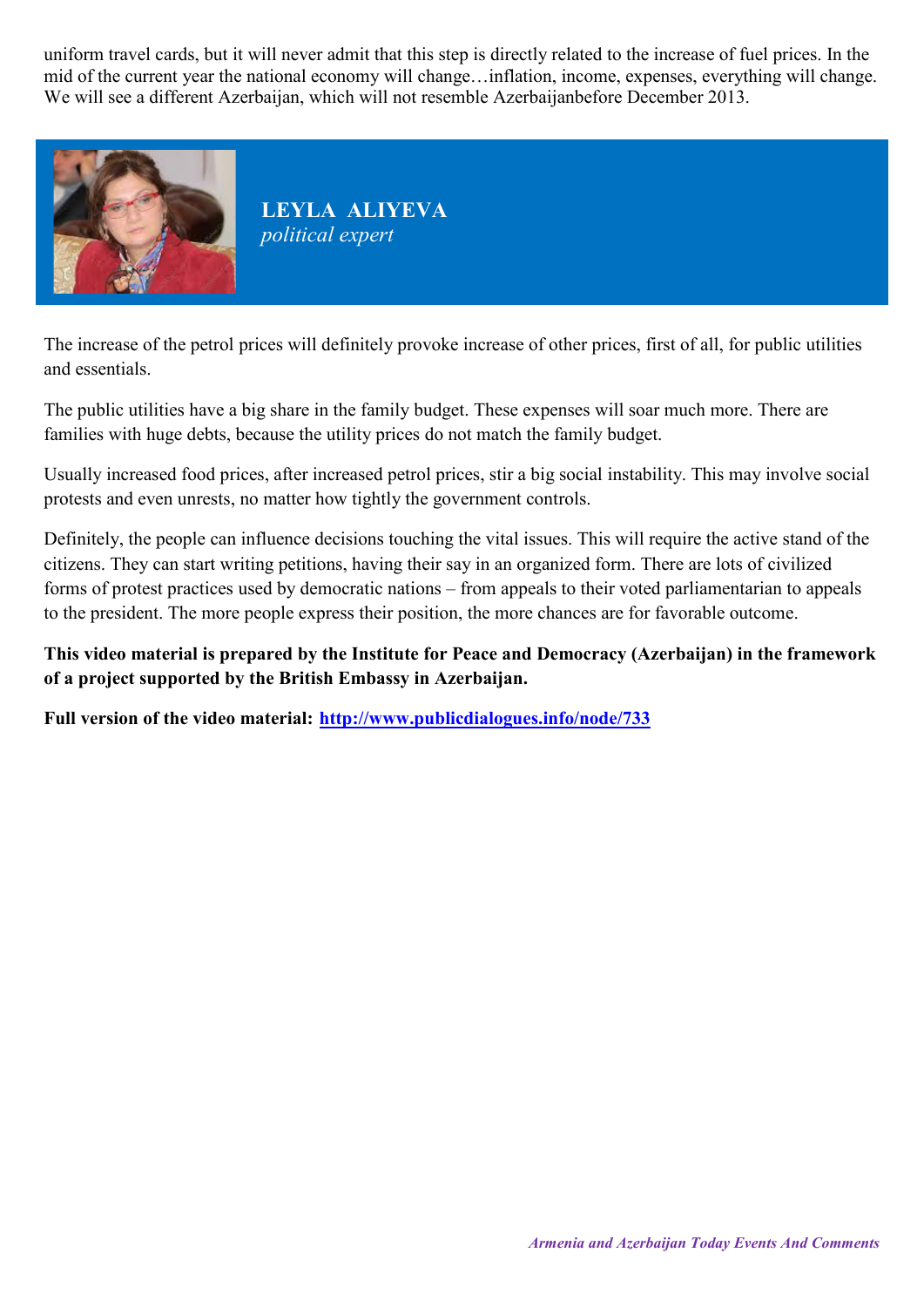### **JOINT INTERNET PRESS CONFERENCES FOR ARMENIAN AND AZERBAIJANI MASS MEDIA**

**The internet press conferences are organized in the framework of a project supported by the British Embassies in Armenia and Azerbaijan**



**From the Internet Press Conference of** 

**OLEG RYBACHUK** *(Ukraine), Former Deputy Prime Minister of Ukraine on European Integration, Former Head of the Ukrainian Presidential Secretariat*

- The style and ruthlessness of dispersal of peaceful protesters that we first underwent is not typical of Ukrainian security forces. Demonstrative bloody beating and dispersal of the student maidan, application of firearms, bombshells, snipers, targeted first of all at journalists. This kind of scenario isolates Yanukovich from the Europe and USA making him fully dependable on Russia. Many experts claim that transfer of control of the situation in maidan to Russian special services was one of the conditions for providing 15 billion credit to Yanukovich by Kreml.
- Ignorance of many days' peaceful protests of Ukrainians by the government has undoubtedly heated the situation, the government openly triggers such a scenario letting the supporters of the ruling party carry out constant meetings beside Verxovnaia Rada and Cabinet of Ministers, obstructing the way of opposition. There hasn't been noticed anybody carrying nationalistic symbolics among protesters but there is an indication of activation of the so called "right sector" consisting in football ультрас as well. In many countries football  $\gamma$ <sub>U</sub>ET pac, as a rule, act from highly nationalistic positions. I would like to emphasize once again that the obstinate unwillingness of the government to respond to the peaceful protests and the unreasonable ruthlessness towards the protesters makes the situation increasingly explosive.
- European choice of Ukraine presupposes impossibility of use of arms against peaceful protesters by the government, impossibility of ignorance of millions of protests for several months, independence of courts, freedom of speech and press and much more that you, Aydin, are well aware of. Setting people against each other, including representatives of different nationalities, creation of zones of constant conflicts, practice of special services of USSR. Have you heard anything about CNS?

**Following mass media from Armenia (Hetq online newspaper-www.hetq.am, News Armenia news agency-www.newsarmenia.am, Public Radio of Armenia-www.armradio.am, Arminfo news agency-www.arminfo.am, panorama.am) and from Azerbaijan (Bizim Yol newspaperwww.bizimyol.az, Turan news agency-www.contact.az, Novoye Vremya newspaper-www.novoyevremya.com) participated in the press conference of Oleg Rybachuk.**

**Full version of the internet press conference:<http://www.publicdialogues.info/en/node/732>**